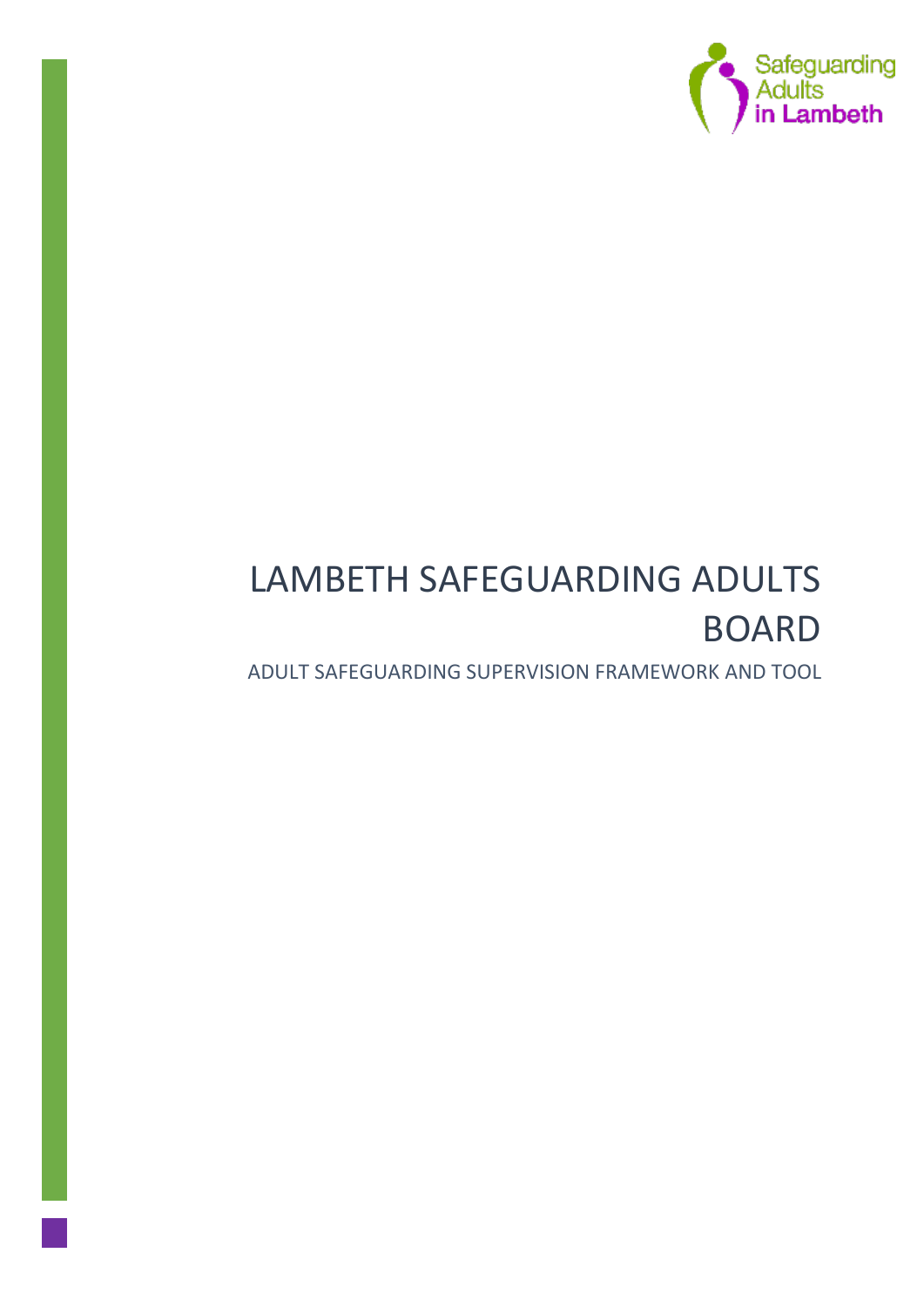# Aims of this supervision framework

The Lambeth Safeguarding Adults Board aims to promote and develop a culture that values and engages in regular safeguarding supervision. It recognises that adult safeguarding work can be complex and demanding, and often requires staff to make urgent and sometimes difficult decisions while under pressure. Effective supervision is essential to support those practitioners responding to safeguarding concerns and undertaking safeguarding enquiries. Supervision ultimately enhances the quality of safeguarding practice by advancing a practitioner's emotional resilience, in addition to their safeguarding knowledge, skills and values.

Each Board members' own organisation should have a supervision policy which sets out their requirements around supervision. This framework has been written to provide some specific guidance on supervision in the context of adult safeguarding which organisations can use and adapt to the context of their own organisation.

### The *Care Act (2014) states:*

*Skilful and knowledgeable supervision focused on outcomes for adults is critically important in safeguarding work. Managers have a central role in ensuring high standards of practice and that practitioners are properly equipped and supported. It is important to recognise that dealing with situations involving abuse and neglect can be stressful and distressing for staff and workplace support should be available (14.202).*

# Principles of adult safeguarding supervision

Supervision must:

- Provide a safe environment for practitioners to share their experience(s)
- Acknowledge the emotional impact of the work
- Facilitate reflection and understanding
- Enable constructive professional challenge where risks are not being managed
- Keep a focus on the adult at risk
- Ensure that practice is consistent with the Lambeth Safeguarding Adults Board Policy and your organisation's own procedures

# Model of adult safeguarding supervision

"There is limited evidence base for adult safeguarding supervision models. This means that the supervision space is "*vulnerable to becoming one that is solely driven by an organisational demand to be assured that practice is safe*" (Wallbank & Wonnocott, 2016: 4).

The [restorative supervision model developed by Wallbank & Wonnocott \(2016\),](https://www.researchgate.net/publication/281780985_The_integrated_model_of_restorative_supervision_for_use_within_safeguarding) has been recognised as an effective model for safeguarding supervision. The underlying premise of this model is that developing resilience within the staff group and enabling practitioners to work positively with emotions is not an optional extra within safeguarding but is a fundamental aspect of the supervisory relationship.

Safeguarding supervision must provide a safe space for practitioners engaged in this highly emotive work, to talk about their experiences. It should enable practitioners to develop their capacity to use their experiences to review their practice, think reflectively about the effectiveness of their decisions and receive feedback on their performance. It should be a space where good work can be acknowledged and where work needing improvement, is proactively addressed.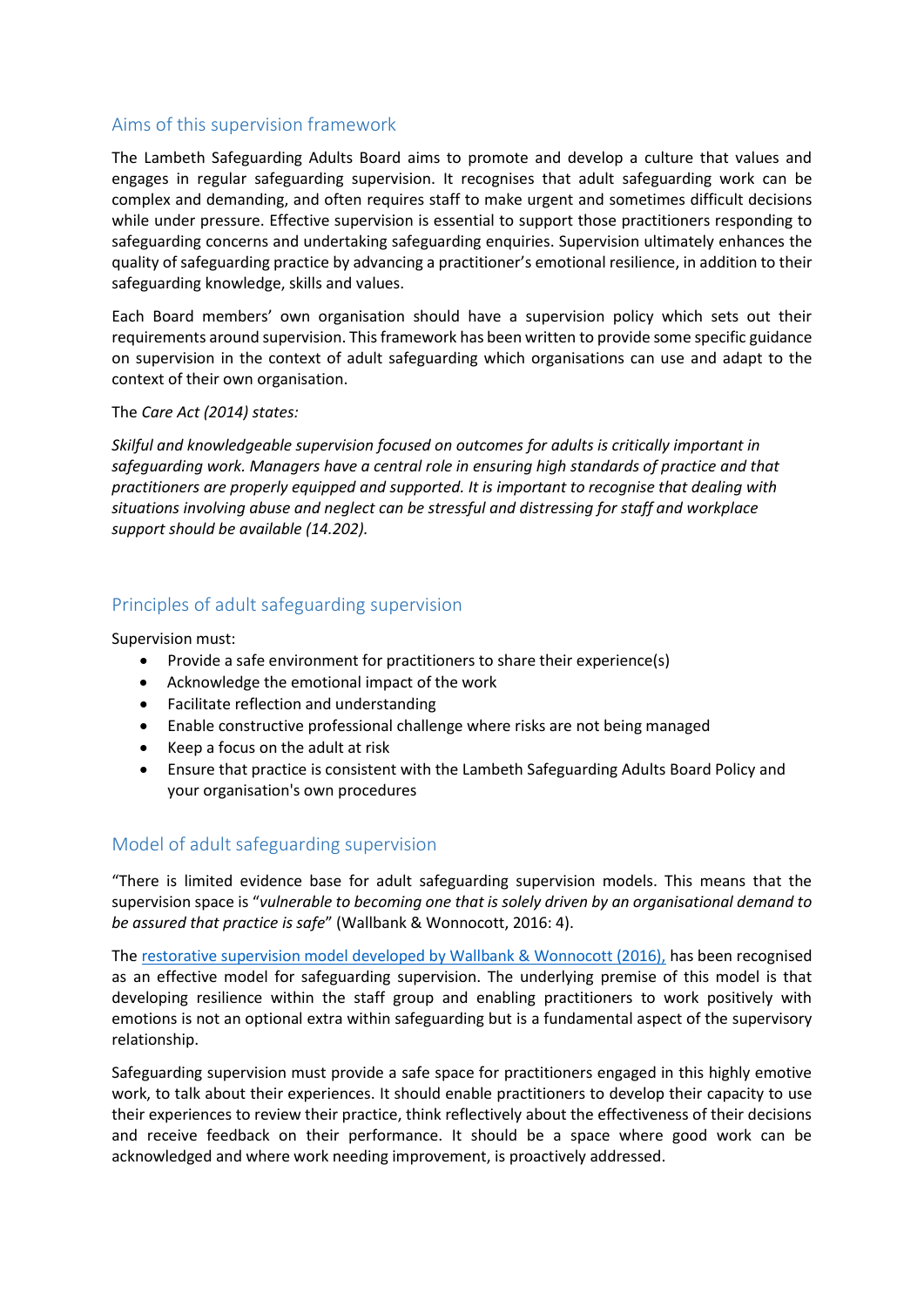# Types of supervision

 **Individual supervision** is a form of 1:1 supervision for staff where the space is used to discuss the safeguarding concerns (either current or past) and where relevant, the enquiry process and outcome. The sessions are planned and pre-arranged in advance and usually reflected in a jointly signed contract

For Designated, Named and Lead staff individual supervision will be more strategic and be based on a framework of assurance and oversight of roles and responsibilities. This can also include complex case discussion and escalated issues on case management.

- **Group Supervision** is defined as "A negotiated process whereby members come together in an agreed format to reflect on their work by pooling their skills, experience and knowledge in order to improve both individual and group capacities" (Morrison, 2001). Some of the benefits of group supervision include promoting a culture of team/peer support and accountability, keeps focus on the process as well as a task and it fosters a sense of group or team cohesion.
- **Ad hoc supervision** provides advice and support outside of set supervision sessions. Staff should approach their organisational leads initially who will record the discussion and advice given. Staff should have access to daily ad hoc supervision for urgent and routine work. This type of supervision does not require a contract.

# Recording and frequency of supervision

Regular, high quality safeguarding supervision is an essential element of effective arrangements to safeguard adults at risk. Formal supervision should be a prioritised, planned event in line with your organisations' supervision policy. **The frequency of supervision will be dependent upon the organisation and the specific role of the practitioner**.

Additional ad-hoc supervision should be available as and when required. As a minimum, the 'plans and actions' decisions about a specific case that are made during supervision should be recorded on the adult at risk's record.

Alternative robust arrangements should be known and understood by all employees in the case of any long term absence of their regular supervisor e.g. sickness/staff vacancy.

# Role of the Supervisor

The provision of safeguarding supervision must be undertaken by practitioners who are trained to deliver supervision and who have expert knowledge of safeguarding. An adult safeguarding supervisor, will recognise the impact that this often highly emotionally charged work, will have on their supervisees. The [enclosed supervision tool](#page-4-0) in appendix A is based on a restorative supervision model which provides a method to ensure reflection and analysis on cases. The accompanying [guidance for supervisors in appendix two,](#page-6-0) supports this.

Often the stages of reflection and analysis are not included in supervision because there is a tendency is to jump directly from the experience to plans and action. *The supervisor should consider remaining silent (non-verbally acknowledging they are listening) in the first part of this process.* This enables the practitioner the space to talk through the entire case experience uninterrupted. By enabling the practitioner to reflect independently first – the supervisor enables ownership of the learning.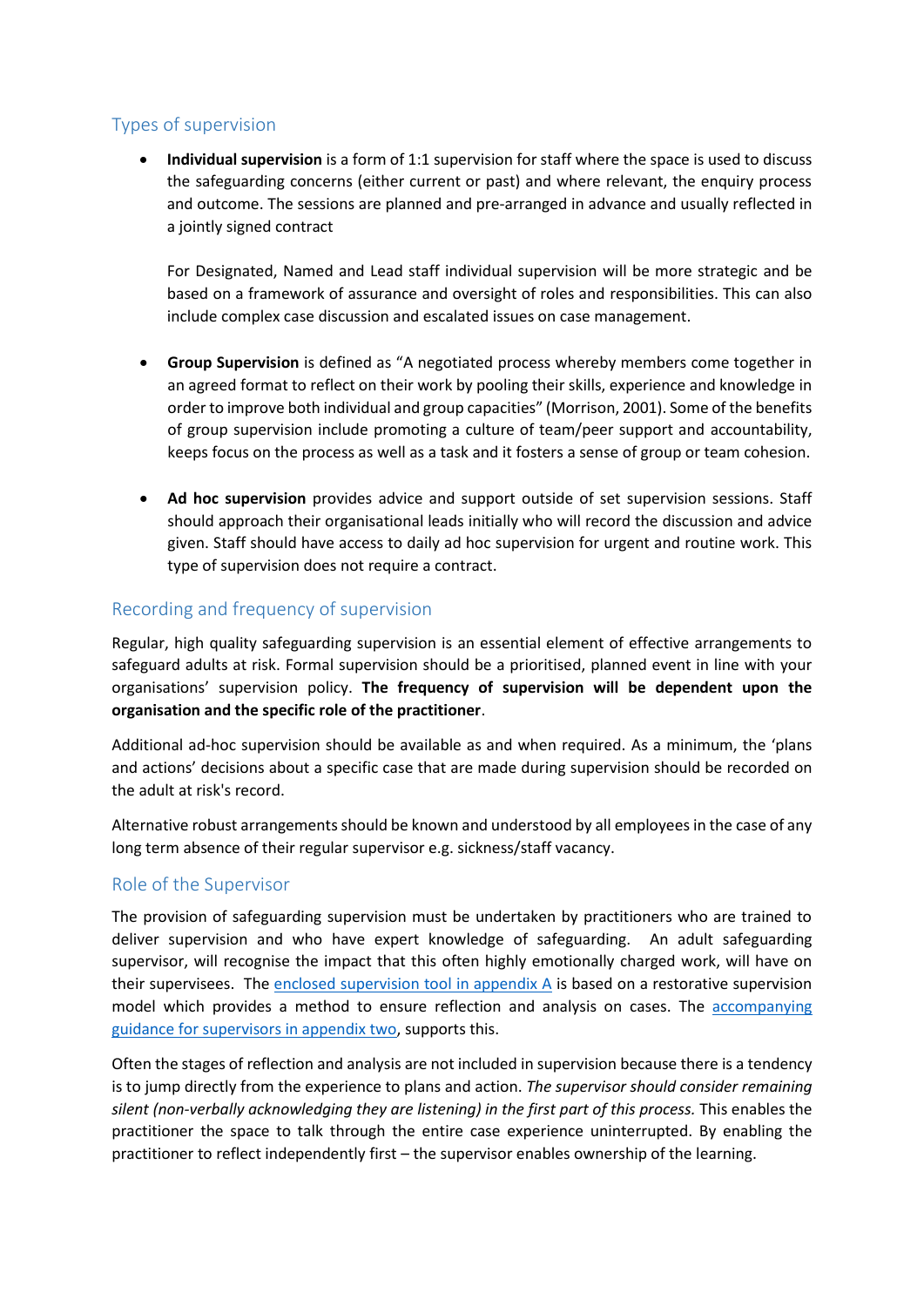Pattern identification, considering research evidence and own practice experience all take place within a supportive supervisory space. The tool encourages the supervisor to use the knowledge gained from the reflective process to help the supervisee understand what life is like for the service user, explore different perspectives and weigh up alternative ideas.

The supervisor is encouraged to analyse, rather than adopt a defensive position in favour of their own practice - this occurs best when both supervisor and supervisee are able to think clearly. If the supervisee is still overwhelmed by their own experiences they are unlikely to be able to take in the discussions. The supervisor needs to be sensitive to this fact and indeed consider whether the supervisee may be burnt out and needing a break from the case (e.g. case should be re-assigned to a new practitioner).



# The Supervision Cycle and Safeguarding Restorative Supervision <sup>1</sup>

**.** 

<sup>1</sup> Taken from Safeguarding Restorative Supervision – Supporting supervisors to work confidently with emotion and challenge in safeguarding Wonnacott/Wallbank 2016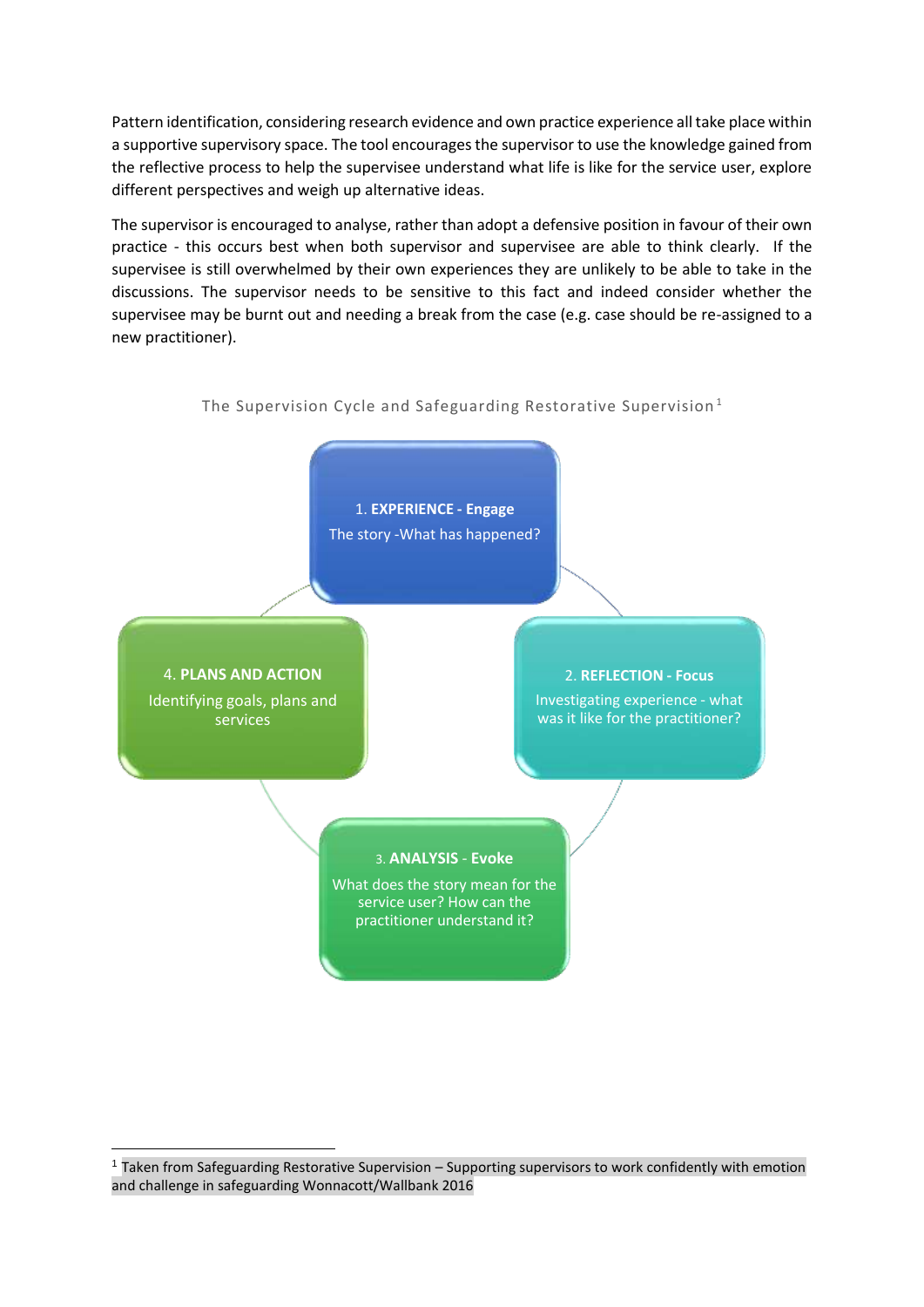Type of supervision: Group supervision / 1:1 adult supervision Name and designation of Safeguarding Professional: Supervision date and time: Attendees:

<span id="page-4-0"></span>

| 1. Describe your experience: The safeguarding concern - What has happened? |                                                                                                               |                                         |
|----------------------------------------------------------------------------|---------------------------------------------------------------------------------------------------------------|-----------------------------------------|
|                                                                            | <b>DESCRIBE YOUR EXPERIENCE - Engage</b>                                                                      | Summary of responses during discussion: |
|                                                                            | What is/was my experience of the safeguarding concern/enquiry?<br>The story - What is happening/has happened? |                                         |
|                                                                            |                                                                                                               |                                         |
|                                                                            | <b>2. Reflection</b> $-$ What was your experience of responding to this safeguarding concern?                 |                                         |
|                                                                            | MOVE TO REFLECTION - Focus                                                                                    | Summary of responses during discussion: |
|                                                                            | Investigating your experience - what is/was it like? How did this make me<br>feel?                            |                                         |
|                                                                            | What is this evoking for me and what is this linked to?                                                       |                                         |
| $\bullet$                                                                  | What internal factors influenced my decision-making?                                                          |                                         |
| ۰                                                                          | What is/was I trying to achieve? Why am I/ did I intervene as I did?                                          |                                         |
|                                                                            | Did it achieve the results that were hoped for?                                                               |                                         |
|                                                                            | What are/were the consequences of my actions for:<br>- myself?                                                |                                         |
|                                                                            | - the service user/family?                                                                                    |                                         |
|                                                                            | - other people involved in the situation?                                                                     |                                         |
|                                                                            | What other choices do/did I have?                                                                             |                                         |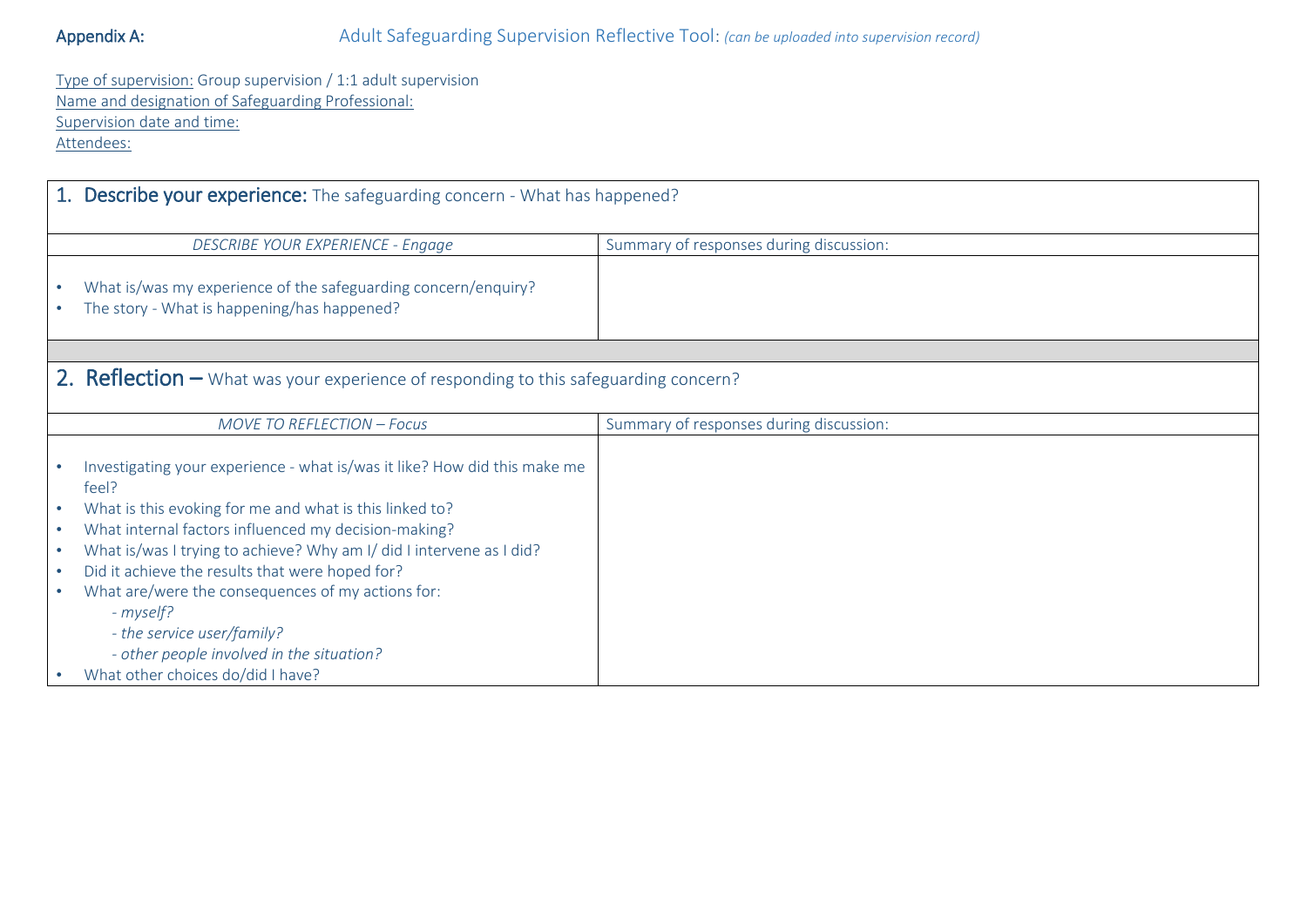| 3. Analysis- Understanding the meaning                                                                                                                                                                                                                                                                                                                                                                                                                          |                                         |  |
|-----------------------------------------------------------------------------------------------------------------------------------------------------------------------------------------------------------------------------------------------------------------------------------------------------------------------------------------------------------------------------------------------------------------------------------------------------------------|-----------------------------------------|--|
| ANALYSING MY RESPONSES - evoke                                                                                                                                                                                                                                                                                                                                                                                                                                  | Summary of responses during discussion: |  |
| How do I understand the experience of the service user now?<br>What are the factors influencing this situation of abuse/neglect?<br>$\bullet$<br>What are the reasons behind why the person(s) is in this situation?<br>What is stopping the individual from changing/accepting support?<br>$\bullet$<br>How do I now feel about this experience?<br>How have I made sense of this experience in the light of my personal and<br>professional past experiences? |                                         |  |
|                                                                                                                                                                                                                                                                                                                                                                                                                                                                 |                                         |  |
| 4. Plans and action - Identifying goals, plans and services                                                                                                                                                                                                                                                                                                                                                                                                     |                                         |  |
| PLANS AND ACTION - next steps                                                                                                                                                                                                                                                                                                                                                                                                                                   | Summary of responses during discussion: |  |
| Identifying goals, plans and services -<br>What do I need to do now?<br>What does the person/family say they want?<br>What factors might constrain my responding in new ways?<br>$\bullet$<br>What continued risks exist that I need to address?<br>Does the situation need to be escalated to the Legal team?                                                                                                                                                  |                                         |  |

Name of Practitioner: Signature of Practitioner: